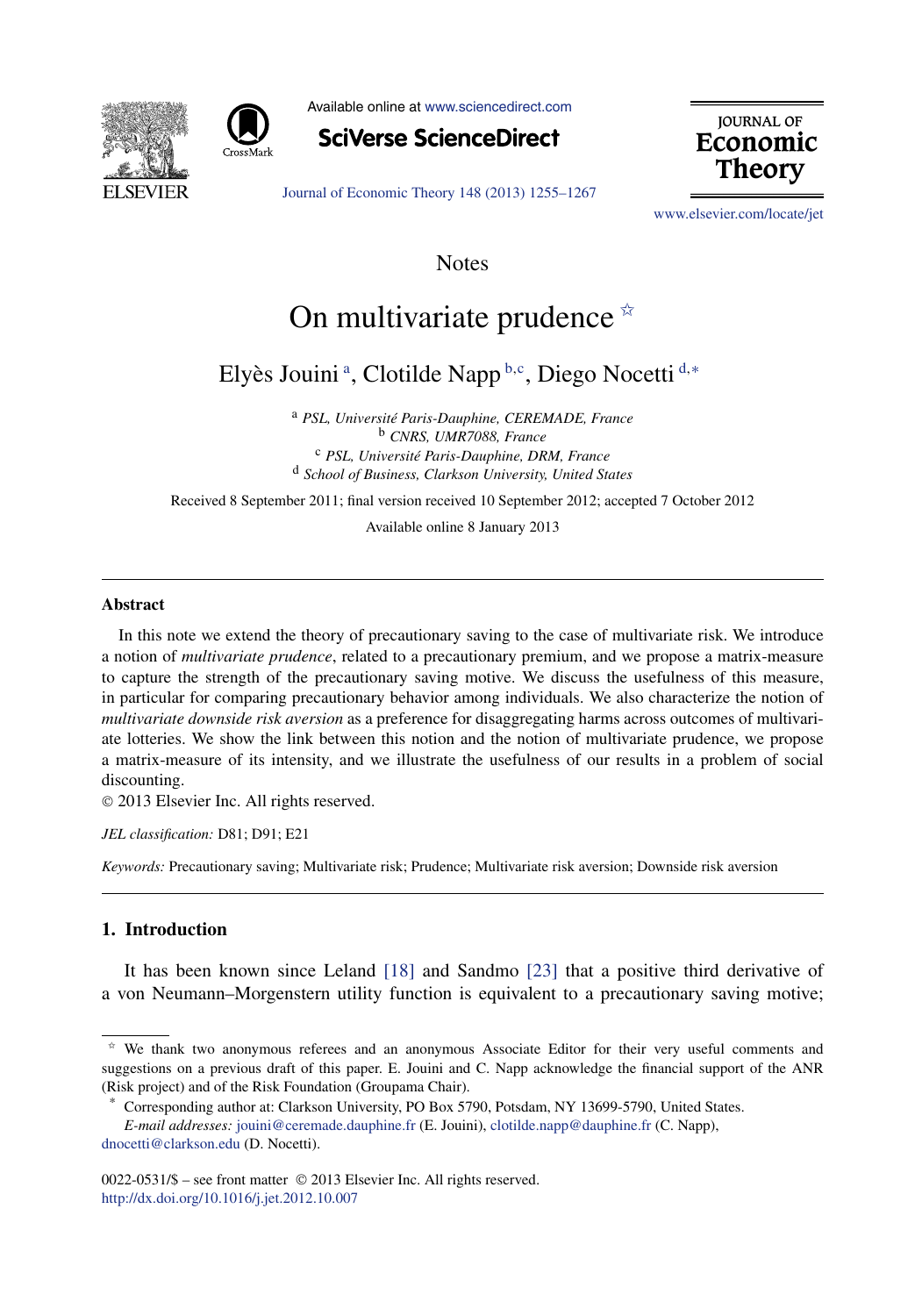that is, an increase in saving in response to the presence of uncertainty surrounding future income. Kimball [\[16\]](#page-11-0) gave the name *prudence* to the sensitivity of optimal saving to risk and proposed the index of prudence,  $\frac{-v'''(x)}{v''(x)}$ , as a measure of this sensitivity.

A positive third derivative of the utility function has also been shown to be equivalent to a preference for disaggregating harms across lottery outcomes known as *downside risk aversion* [\[9,20\];](#page-11-0) that is, a preference for lotteries in which a mean-zero risk is present when the level of wealth is high rather than when the level of wealth is low. As far as the intensity is concerned, however, it has been common to use the index  $\frac{v'''(x)}{v'(x)}$  to measure the strength of downside risk aversion [\[4,6,13,21\].](#page-11-0)

While these two measures of prudence and of downside risk aversion are tremendously useful in many contexts, one of their drawbacks is that they can only be applied to situations in which utility is a function of one variable (e.g. wealth). They cannot be applied, for example, to analyze the intensity of precautionary saving in models with multidimensional risks (as in [\[3,7,19\]\)](#page-11-0), or to analyze the intensity of preferences over multidimensional lotteries (as in [\[10\]\)](#page-11-0). Fortunately, it will be shown in this note that Karni's [\[14\]](#page-11-0) generalization to a multivariate setting of the theory of risk aversion developed by Pratt [\[22\]](#page-12-0) and Arrow [\[1\]](#page-11-0) can be readily extended to evaluate the intensity of higher-order multivariate risk attitudes.

In the first part of this note we study the sensitivity of optimal saving to a multivariate risk in a 2-period model where monetary investments at the first period may have multidimensional consequences at the second period. We extend Kimball's [\[16\]](#page-11-0) analysis of prudence to a multidimensional setting. We begin by introducing a notion of *multivariate prudence*, which is related to precautionary saving behavior in a multidimensional setting. As done by Kimball [\[16\]](#page-11-0) in the univariate setting, we highlight the isomorphism between the theory of precautionary saving and the theory of risk aversion. Then, we propose to measure the intensity of multivariate prudence using Karni's [\[14\]](#page-11-0) methods on multivariate risk aversion. We show, in particular, that applying Karni's matrix-measure of multivariate risk aversion to the negative of the marginal utility of saving permits to make comparisons of the intensity of precautionary saving among individuals, just as Kimball's [\[16\]](#page-11-0) measure  $\frac{-v'''(x)}{v''(x)}$  does in the univariate setting. Following the analysis of Drèze and Modigliani [\[8\]](#page-11-0) and Kimball [\[16\]](#page-11-0) in a univariate setting, we also evaluate the strength of the precautionary saving motive in a multivariate setting relative to the strength of multivariate risk aversion.

We emphasize that our analysis extends and complements not only the work of Kimball [\[16\]](#page-11-0) but also more recent work [\[3,7,19\]](#page-11-0) that establish conditions for precautionary saving to occur in the context of bivariate utility functions.

The second part of this note is devoted to study a more primitive attitude towards risk that we label *multivariate downside risk aversion* (MDRA). In analogy to its univariate counterpart, we say that an individual displays MDRA if he prefers to "disaggregate harms" and to locate a multidimensional risk to states of nature in which the level of the attributes is high rather than to states of nature in which the level of the attributes is low. In an expected utility framework, we show the equivalence between the notion of multivariate downside risk aversion and the notion of multivariate prudence. As Crainich and Eeckhoudt [\[4\]](#page-11-0) do in a univariate setting, we propose a (matrix) measure of MDRA that is related to the amount of money necessary to compensate for the misallocation of the risk and we analyze its usefulness. Finally, we apply our results to a problem of social discounting analogous to Gollier [\[11\].](#page-11-0)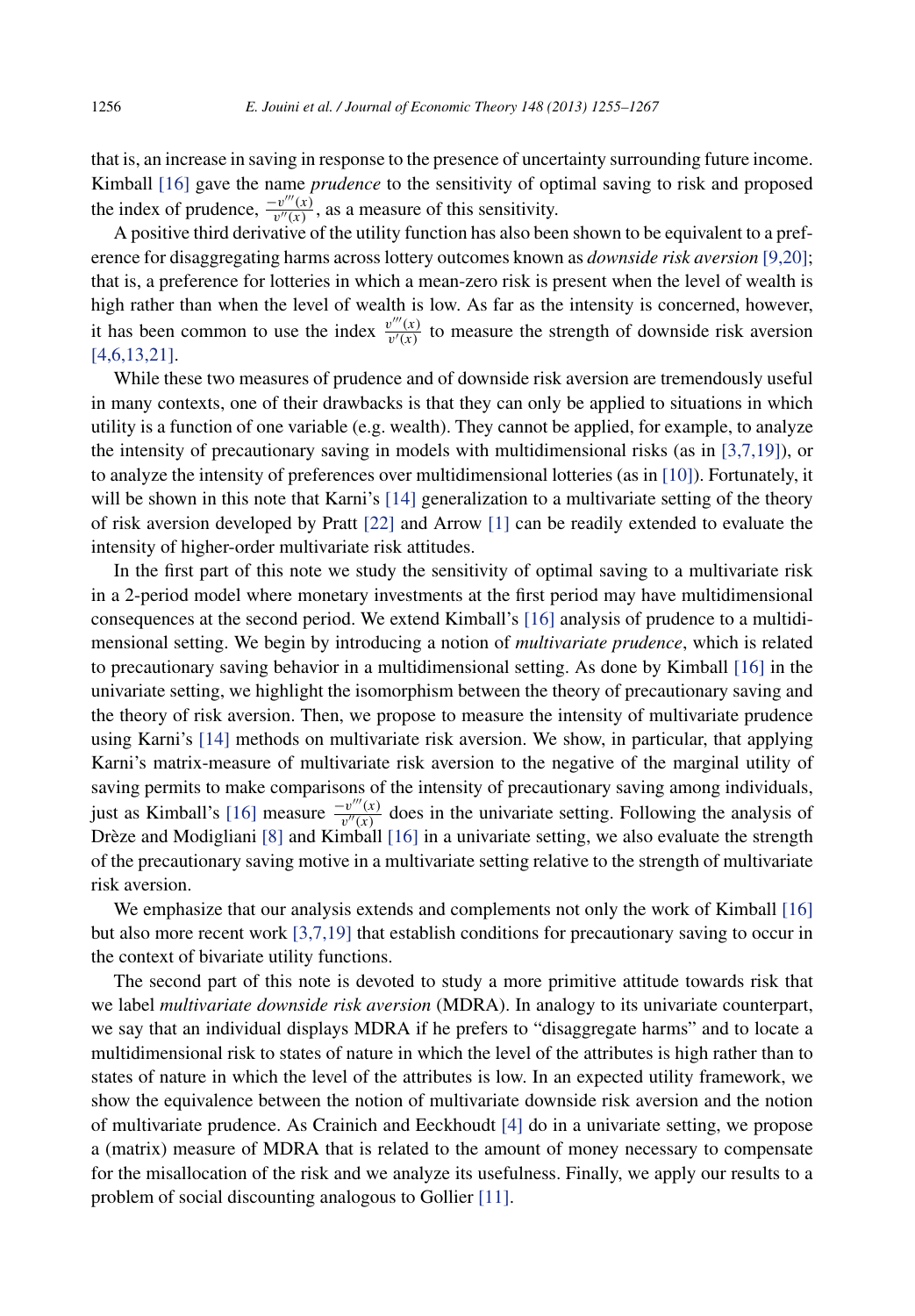<span id="page-2-0"></span>The different parts of the note follow the structure delineated in the preceding discussion.

# **2. Precautionary saving with multivariate risk**

# *2.1. The setting*

We consider a 2-period model. The individual derives utility from  $(n + 1)$  attributes, and is endowed with  $(n + 1)$ -dimensional, increasing (with respect to each attribute) and concave first and second period utility functions *u* and *v*. The first attribute is the income. Many interpretations are possible for the other variables, including a vector of market prices, non-traded commodities (e.g. health status, environmental quality), or social attributes (e.g. health of other members of the family, income differences with the "neighbors"). We let  $x_0 = (x_{00}, \ldots, x_{0n})$ and  $x_1 = (x_{10}, \ldots, x_{1n})$  denote the initial endowments of the individual in the  $(n + 1)$  attributes respectively at the first and second period.

In the first period, the individual saves an amount *s* of income (hence consumes an amount  $x_{00} - s$  of income). We assume that this saving may impact not only the income at the second period but also the other attributes. We let  $\rho = (\rho_0, \ldots, \rho_n)$  denote the  $(n + 1)$ -dimensional rate of return, which means that saving an amount *s* of income in the first period enables the individual to get  $\rho_0 s$  of income as well as  $\rho_i s$  of the *i*th attribute, for  $i = 1, \ldots, n$ , at the second period. For example, a consumer may invest current resources in improving his or her future health (as Denuit, Eeckhoudt, and Menegatti [\[7\]](#page-11-0) recently argued), and future health may in turn have positive externalities on the future income. At the aggregate level, investing and therefore consuming less also corresponds to producing less and might have a positive impact on the environment. Similarly, investing in environmental projects leads to financial returns (as for any project) but also to environmental improvement.

Alternatively, this setting permits to model different types of saving in exogenous proportions, e.g. a proportion of saving is devoted to "market" saving, another proportion to preventive health care, and so on, in which case we can think of  $\rho_i$  as the exogenous proportional rate of return on total saving *s*. In socially responsible investment, a proportion of the invested amount might be devoted to social projects (e.g. poverty fighting), leading to an improvement of the social responsibility feeling, and the rest of the amount might be invested in financial markets, leading to classical financial returns. We emphasize, however, that our setting also embeds the more traditional bivariate models of precautionary saving [\[3,7,10,19\],](#page-11-0) in which current monetary investments only have monetary consequences.<sup>1</sup>

We assume the following regularity and Inada conditions on the utility functions.

# **Condition C1.**

- 1. *Regularity: u* and *v* are  $C^3$ .
- 2. *Inada*<sup>2</sup> *on u*:  $\lim_{x_{00}\to-\infty} u_0(x_{00},...,x_{0n}) = \infty$  and  $\lim_{x_{00}\to\infty} u_0(x_{00},...,x_{0n}) = 0$ , where  $(x_{01},...,x_{0n})$  is kept fixed.

<sup>&</sup>lt;sup>1</sup> In the bivariate models of Eeckhoudt et al. [\[10\],](#page-11-0) Courbage and Rey [\[3\]](#page-11-0) and Menegatti [\[19\]](#page-12-0) it is assumed that  $\rho_0 = 1$ and  $\rho_1 = 0$ . Denuit et al. [\[7\]](#page-11-0) also analyze the case with  $\rho_1 = 1$  and  $\rho_0 = 0$ .

<sup>&</sup>lt;sup>2</sup> We adopt the following standard notations. For a function *f* of  $(n + 1)$  variables,  $f_i \equiv \frac{\partial f}{\partial x_i}$  and  $f_{ij} \equiv \frac{\partial^2 f}{\partial x_i \partial x_j}$ . For a vector *x* in  $\mathbb{R}^{n+1}$ , we let  $x_{-i}$  denote the vector *x* deprived of its *i*th coordinate.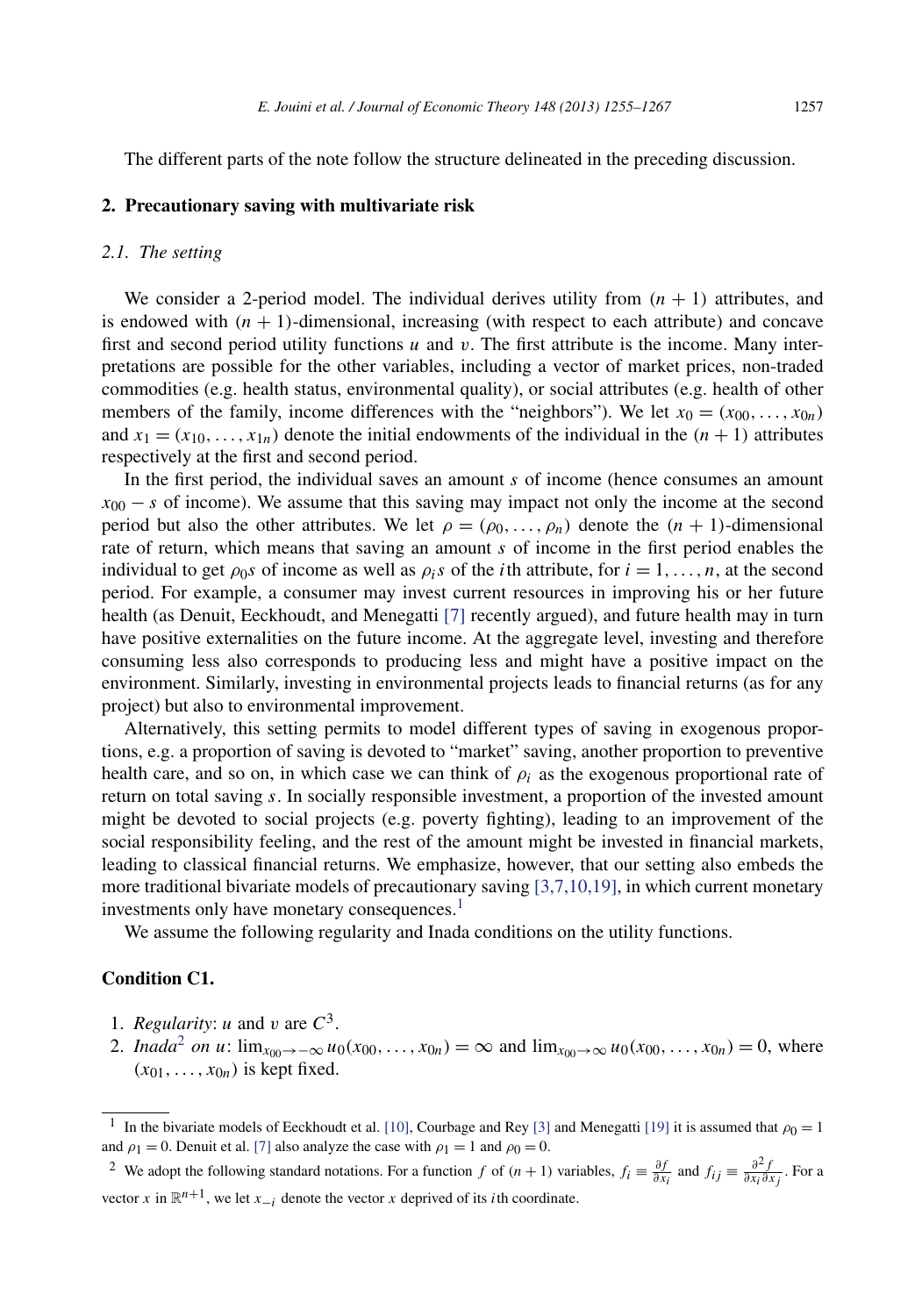3. *Uniform Inada on v*: for each *i* such that  $\rho_i \neq 0$ ,  $\lim_{x_{1i} \to -\infty} v_i(x_{10},...,x_{1n}) = \infty$ , where the convergence is uniform with respect to  $x_{1,-i}$  and  $\lim_{x_{1i}\to\infty} v_i(x_{10},...,x_{1n}) = 0$ , where the convergence is uniform with respect to  $x_{1,-i}$  on  $[k,\infty)$  for some<sup>3</sup> *k*.

We introduce the function  $w \equiv \nabla v \cdot \rho$ . The function *w* represents the multivariate second period marginal utility of saving and will reveal to be of particular importance for our analysis. For simplicity of notation, we introduce the vector  $\delta \equiv (1, 0, \ldots, 0)$ .

Under certainty, the consumption/saving problem is

$$
\max_{s \in \mathbb{R}} h(s) \tag{1}
$$

with

$$
h(s) = u(x_{00} - s, x_{01}, \dots, x_{0n}) + v(x_{10} + \rho_0 s, \dots, x_{1n} + \rho_n s).
$$

We have

$$
h'(s) = -u_0(x_0 - s\delta) + \sum_{i=0}^n \rho_i v_i(x_1 + s\rho) = -u_0(x_0 - s\delta) + w(x_1 + s\rho).
$$

Under [Condition C1,](#page-2-0) it is easy to verify that there exists a unique  $s^*$  in R such that  $h'(s^*) = 0$ and that *s*∗ solves the consumption/saving problem (1). It is also easy to verify that the optimal solution  $s^*$  is increasing in  $x_{00}$ ; that is to say, the optimal saving level is increasing with first period income, which is a natural property. We further impose the natural analogous condition that the optimal solution  $s^*$  is decreasing in  $x_{10}$ , that is to say, the optimal saving level is decreasing with second period income. It is easy to verify that this condition is equivalent to

**Condition C2.** The second period marginal utility of saving is decreasing in the first variable, i.e.,  $w_0 < 0$  on  $\mathbb{R}^{n+1}$ .

Consider now the case with multivariate risk. There is noise  $\tilde{e} = (\tilde{e}_0, \ldots, \tilde{e}_n)$  affecting the vector *x*<sub>1</sub> of second period consumption, where  $E[\tilde{e}] = 0$ . We denote by  $\tilde{x}_1 \equiv x_1 + \tilde{e}$  the vector of second period noisy consumption and by  $V^e \equiv [\sigma_{ij}]$  with  $\sigma_{ij} = cov(\tilde{e}_i, \tilde{e}_j)$ , the  $(n+1) \times (n+1)$ variance–covariance matrix of  $\tilde{e}$ . The consumption/saving problem becomes

$$
\max_{s \in \mathbb{R}} H(s) \tag{2}
$$

with

$$
H(s) = u(x_{00} - s, x_{01}, \dots, x_{0n}) + E[v(\tilde{x}_{10} + \rho_0 s, \dots, \tilde{x}_{1n} + \rho_n s)].
$$

The solution is denoted by  $\hat{s}$  and, under [Conditions C1 and C2,](#page-2-0) it is characterized by  $H'(\hat{s}) = 0$  or equivalently  $u_0(x_0 - \hat{s}\delta) = E[w(\tilde{x}_1 + \hat{s}\rho)]$ . The analysis of precautionary saving in a multivariate setting consists in comparing *s*<sup>∗</sup> and *s*ˆ.

<span id="page-3-0"></span>

<sup>&</sup>lt;sup>3</sup> When *v* is interpreted as an indirect utility function where  $x_{10}$  is a wealth variable and where  $(x_{11},...,x_{1n})$  are price variables, it is natural to assume that  $\rho_i = 0$ ,  $i = 1, \ldots, n$ , and the Inada condition is then only on  $v_0$ .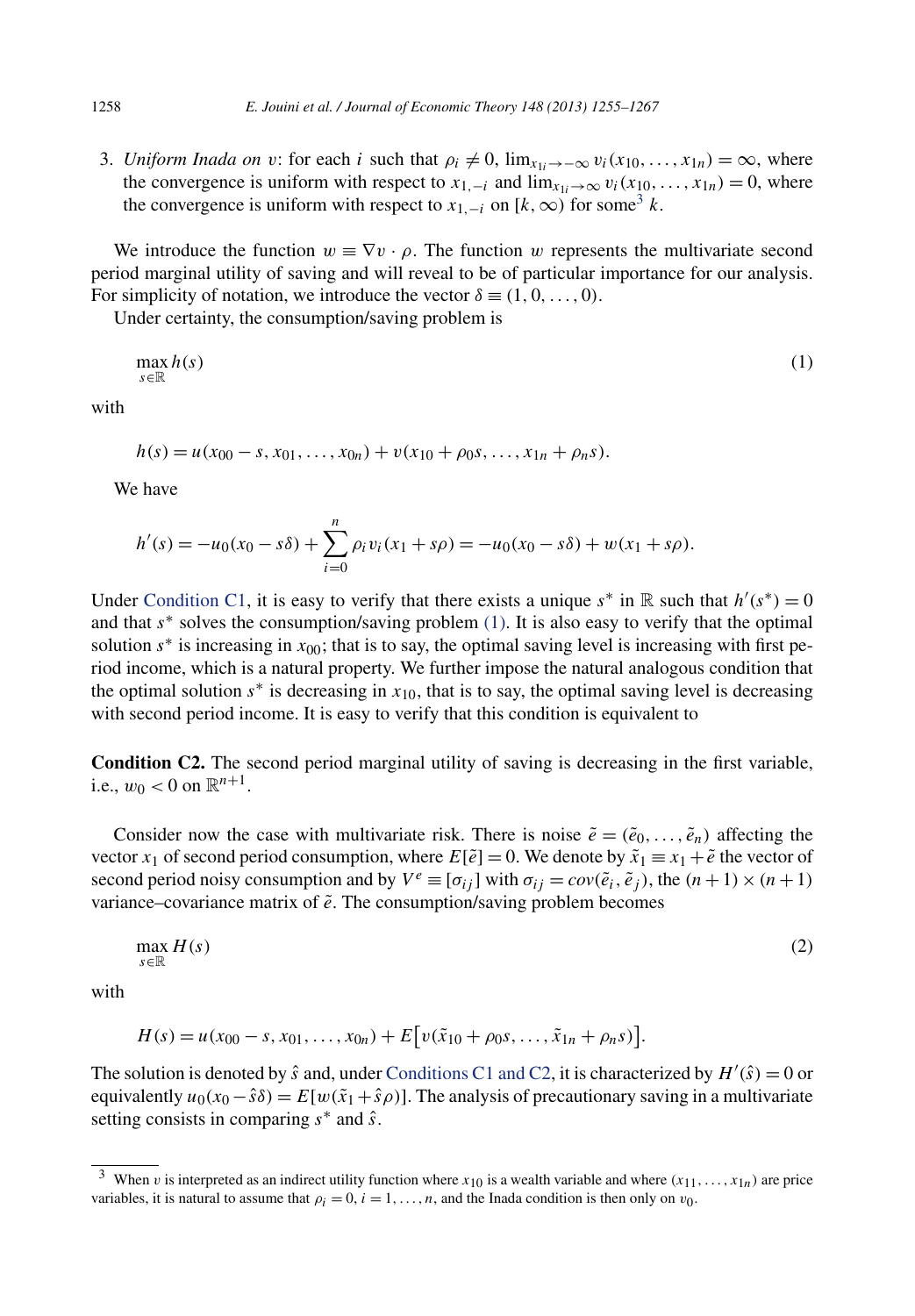# <span id="page-4-0"></span>*2.2. Precautionary saving, multivariate prudence and a matrix-measure of multivariate prudence*

In the spirit of Kimball [\[16\],](#page-11-0) we propose a definition of prudence in the multivariate setting which is directly related to precautionary saving behavior.

**Definition 1.** An individual with utility functions  $(u, v)$  satisfying [Conditions C1 and C2](#page-2-0) is multivariate prudent – in the direction of  $\rho$  – if any additional multivariate risk  $\tilde{e}$  generates precautionary saving for all initial endowments, i.e.  $\hat{s} \geq s^*$  for all  $(x_0, x_1)$ .

In Kimball [\[16\],](#page-11-0) the precautionary premium  $\psi$  is defined by  $E[v'(\theta_0 + \theta)] = v'(\theta_0 - \psi)$ , where  $\nu$  denotes the univariate second period utility function. The precautionary premium then corresponds to the certain reduction of second period income that has the same upward effect on the optimal level of first period saving as the introduction of the additional risk. In the same spirit, we define the precautionary premium  $\psi(x, \tilde{e}, w)$  in the multivariate setting as follows

$$
E[w(\tilde{x})] = w(x - \psi(x, \tilde{e}, w)\delta) \equiv \nabla v \cdot \rho(x_0 - \psi(x, \tilde{e}, w), x_1, \dots, x_n). \tag{3}
$$

We shall confine the discussion to the case where the expectation on the left-hand side of (3) is finite. The existence and uniqueness of *ψ* then follows from the fact that *w* is continuous and decreasing. The individual is multivariate prudent in the sense of Definition 1 if and only if the premium  $\psi$  is nonnegative.

Notice that our precautionary premium, as defined by Definition 1, corresponds to the mul-tivariate risk premium defined<sup>4</sup> by Karni [\[14\],](#page-11-0) replacing the (indirect) utility function  $v$  by the negative of the multivariate marginal utility of saving  $-w \equiv -\nabla v \cdot \rho$ . This means that the analogy between the theory of precautionary saving and the theory of risk aversion, highlighted by Kimball [\[16\]](#page-11-0) in the univariate setting, extends to the multivariate setting in the following way: in the univariate (multivariate) setting, the negative of marginal utility,  $-v'$  (of marginal utility of saving,  $-w \equiv -\nabla v \cdot \rho$ , plays substantially the same role for precautionary saving that the univariate (multivariate) utility function itself  $\nu$  plays for risk aversion. This analogy being obtained, we can apply Karni's [\[14\]](#page-11-0) methods and results about multivariate risk aversion in order to analyze precautionary saving in a multivariate setting. We first propose as a measure of (local) multivariate prudence Karni's [\[14\]](#page-11-0) matrix-measure of (local) risk aversion,  $A^v \equiv [-\frac{v_{ij}}{v_0}]$ , replacing *v* by  $-w$ .

**Definition 2.** The matrix-measure of multivariate prudence is defined by  $P^w \equiv \left[-\frac{w_{ij}}{w_0}\right]$ .

By Taylor expansions of the functions on both sides of (3), we obtain the following local property.

**Proposition 1.** *A local approximation of the precautionary premium can be expressed as*  $\psi(x, \tilde{e}, w) \approx -\frac{1}{2} \sum_{i=0}^{n} \sum_{j=0}^{n}$  $\frac{w_{ij}(x)}{w_0(x)}\sigma_{ij}$  *or equivalently*  $\psi(x,\tilde{e},w) \approx \frac{1}{2}tr[V^eP^w(x)].$ 

<sup>&</sup>lt;sup>4</sup> For an individual with a utility function *v* and initial endowment *x*, Karni [\[14\]](#page-11-0) defines the risk premium  $\Pi(x, \tilde{e}, v)$ as the certain reduction of income (first attribute) that has the same effect on utility as the introduction of a multivariate risk  $\tilde{e}$ , i.e. such that  $E[v(\tilde{x})] = v(x_0 - \Pi(x, \tilde{e}, v), \dots, x_n)$ .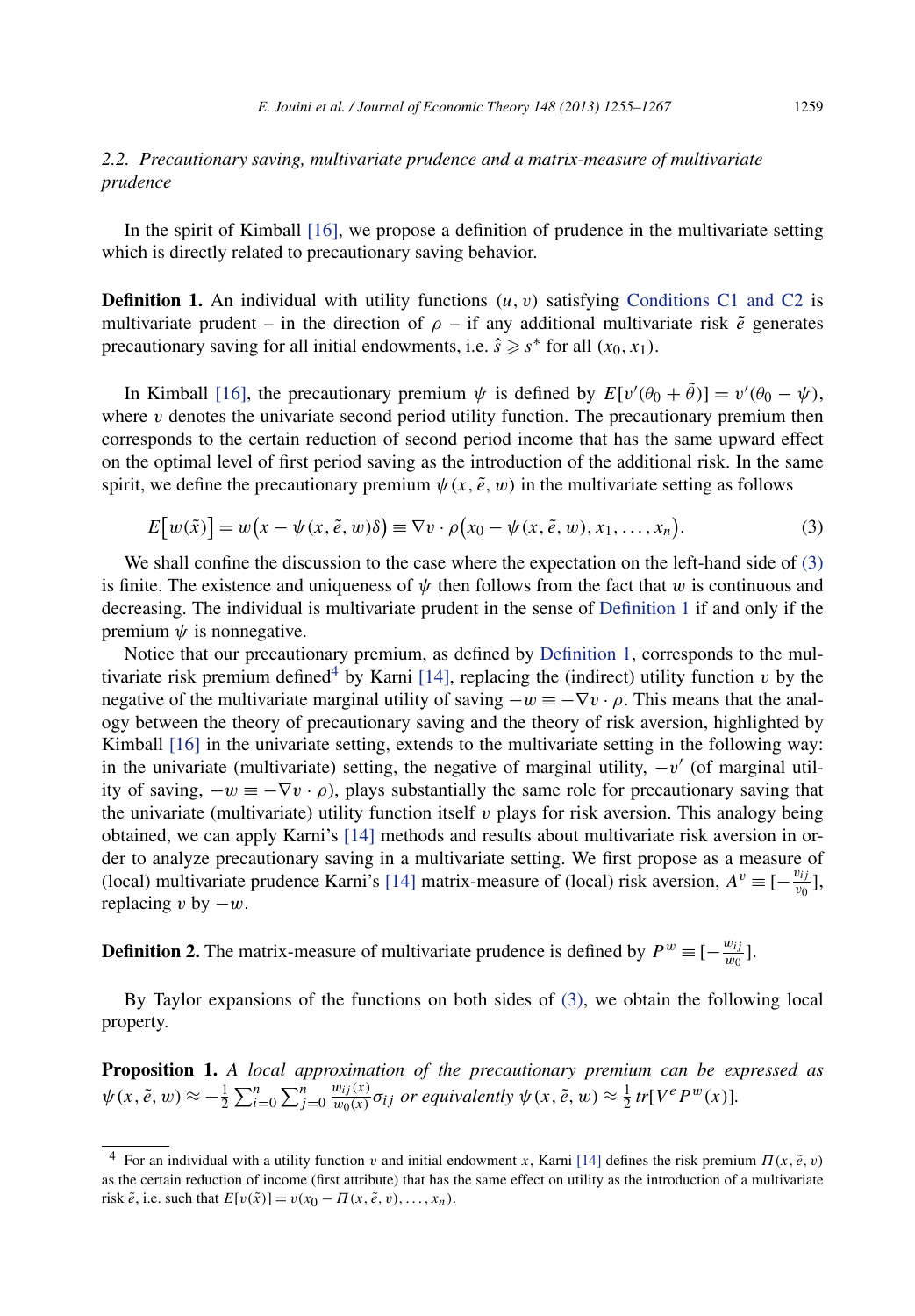<span id="page-5-0"></span>The diagonal elements of  $P^w$ ,  $-\frac{w_{jj}}{w_0}$ , capture the precautionary premium per unit of variance  $\sigma_{jj}$ , when each risk is taken in isolation; the first diagonal element of  $P^w$ ,  $-\frac{w_{00}}{w_0}$ , can be interpreted as a measure of "own prudence" while each of the other diagonal elements of  $P^w$ ,  $-\frac{w_{jj}}{w_0}$ , can be interpreted as measures of "cross-prudence" [\[10\].](#page-11-0) The off-diagonal elements,  $-\frac{w_{jj}}{w_0}$ , can be interpreted as the excess precautionary premium per unit of covariance; they capture the distaste for positive dependence between two risks, which the individual compensates with extra saving.

#### **Proposition 2.** *The following conditions are equivalent*:

- 1. *The marginal utility of saving function w is convex.*
- 2. *The precautionary premium is nonnegative, i.e.*  $\psi(x, \tilde{e}, w) \geq 0$ , for all  $(x, \tilde{e})$ .
- 3. The matrix-measure of multivariate prudence  $P^{w}(x)$  is positive semidefinite for all x.

**Proof.** The proof follows the lines of the proof of Theorem 1 in Karni [\[14\]](#page-11-0) replacing the (indirect) utility function *v* by the negative of the marginal utility of saving,  $-w$ , and using the fact that *w* is decreasing in its first variable [\(Condition C2\)](#page-3-0).  $\Box$ 

The property that the multivariate precautionary premium is nonnegative if and only if our matrix-measure of multivariate prudence is positive semidefinite is important.<sup>5</sup> However, possibly more important is to establish if our matrix-measure of multivariate prudence can be used for comparing the intensity of precautionary savings among individuals.

#### *2.3. Comparative multivariate prudence*

Kimball [\[16\]](#page-11-0) established that in the presence of a unidimensional risk, Agent A will require a larger precautionary premium than Agent B if and only if his index of prudence is larger, i.e.,  $-\frac{v_A'''}{v_A''}\geqslant -\frac{v_B'''}{v_B''}.$ 

In our multivariate setting, Agent A, with utility function  $v_A$ , will be said more prudent than Agent B, with utility function  $v_B$ , if  $\psi(x, \tilde{e}, w_A) \ge \psi(x, \tilde{e}, w_B)$  for all  $(x, \tilde{e})$ , where  $w_A \equiv$  $\nabla v_A \cdot \rho$  and  $w_B \equiv \nabla v_B \cdot \rho$ .

Since *w* is continuous and monotone in the first variable, we may define the  $(x_1, \ldots, x_n)$ inverse of *<sup>w</sup>*, *<sup>w</sup>*−1*(*·*, x*1*,...,xn)*, as follows: *w(x*0*, x*1*,...,xn)* <sup>=</sup> *<sup>y</sup>* <sup>⇔</sup> *<sup>w</sup>*−1*(y, x*1*,...,xn)* <sup>=</sup> *<sup>x</sup>*0. We obtain the following characterization of the fact that Agent A is more prudent than Agent B.

**Proposition 3.** *The following three conditions are equivalent*:

- 1. *Agent A is more prudent than Agent B, i.e.,*  $\psi(x, \tilde{e}, w_A) \geq \psi(x, \tilde{e}, w_B)$  for all  $(x, \tilde{e})$ .
- 2. *The function*  $\varphi(y, x_1, ..., x_n) \equiv w_A[w_B^{-1}(y, x_1, ..., x_n), x_1, ..., x_n]$  *is convex in*  $(y, x_1, ...$ *...,xn).*
- 3. *The matrix*  $R(x) \equiv [P^{w_A} P^{w_B}](x)$  *is positive semidefinite for all x.*

<sup>5</sup> The set of utility functions that satisfy the conditions in Proposition 2 includes the class of power functions of the form  $v(x_0, x_1, \ldots, x_n) = -x_0^{\alpha_0} \ldots x_n^{\alpha^n}$  with  $\alpha_i \leq 0$  and the class of exponential functions of the form  $v(x_0, \ldots, x_n) =$  $-\exp(\alpha_0 x_0 + \cdots + \alpha_n x_n)$  with  $\alpha_i \leq 0$ .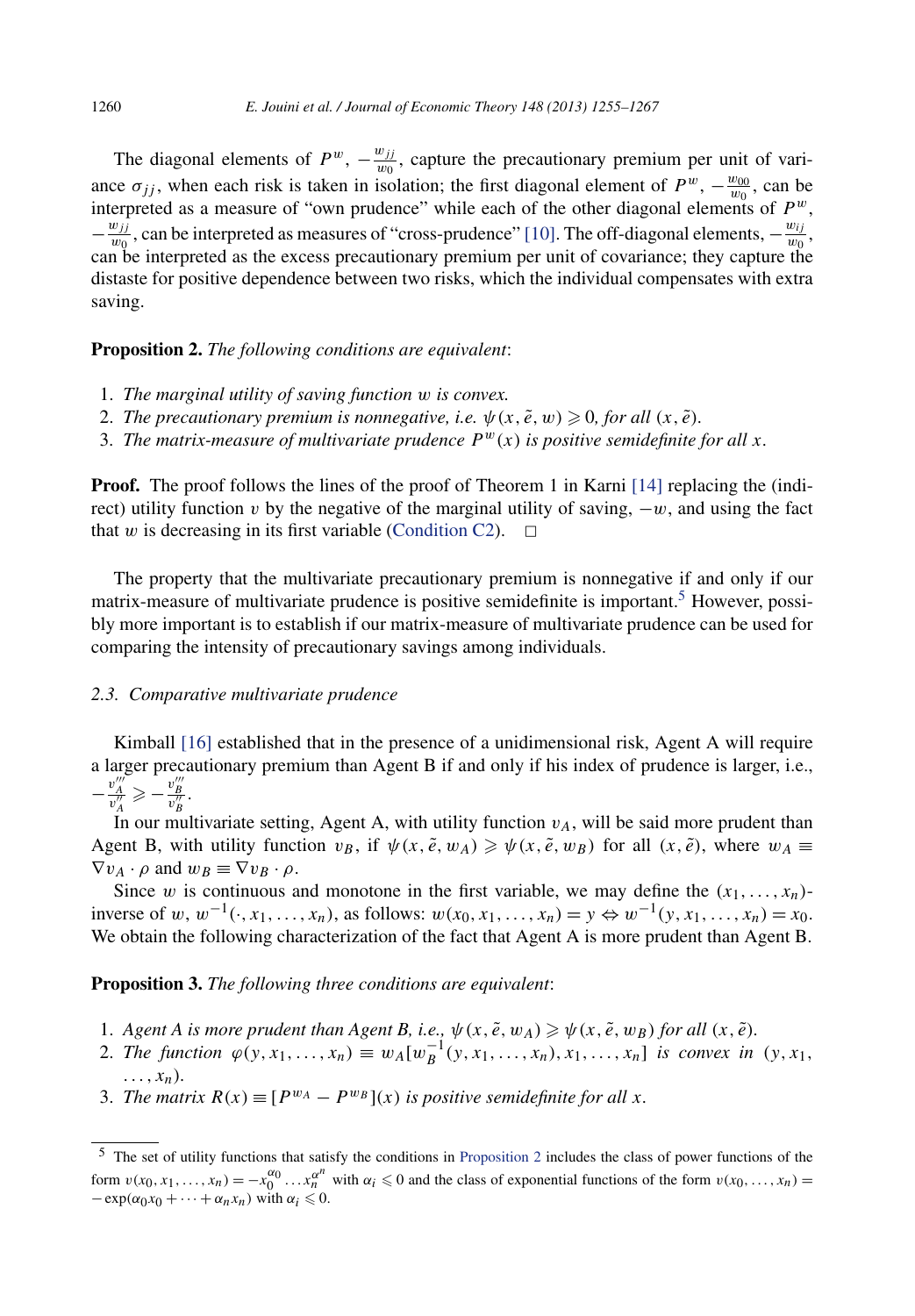**Proof.** The proof follows the lines of the proof of Theorem 3 in Karni [\[14\]](#page-11-0) replacing the (indirect) utility function *v* by the negative of the marginal utility of saving,  $-w$ .  $\Box$ 

We conclude that the intensity of the precautionary saving motive in a multivariate setting is unambiguously captured by our matrix-measure of multivariate prudence  $P^w$ , for both small and large multidimensional risks.<sup>6</sup>

# *2.4. The Drèze–Modigliani substitution effect in a multivariate setting*

In the classical setting of precautionary saving with a univariate risk, Drèze and Modigliani [\[8\]](#page-11-0) established the presence of a positive substitution effect, i.e. that under decreasing absolute risk aversion, the individual will find it optimal to save more than the compensation necessary to be indifferent to the presence of the risk. Kimball [\[16\]](#page-11-0) interpreted this positive substitution effect as "a simple consequence of the fact that absolute prudence is greater than absolute risk aversion when absolute risk aversion is decreasing". In the next, we analyze to which extent this result pertains in a multivariate setting.

We may measure the impact of a shift in the direction of *ρ* by considering the function *Π*<sup>ρ</sup> defined by  $\Pi^{\rho}(x, \tilde{e}, v, s) \equiv \Pi(x + s\rho, \tilde{e}, v)$ , where  $\Pi(x, \tilde{e}, v)$  is the risk premium, as de-fined<sup>7</sup> by Karni [\[14\].](#page-11-0) We will say that the risk premium is decreasing in the direction of  $\rho$  if  $\frac{\partial}{\partial s} \Pi^{\rho}(x, \tilde{e}, v, s) < 0$ . This concept corresponds to the concept of endogenously decreasing risk aversion of Drèze and Modigliani [\[8\].](#page-11-0) By definition, we have

$$
E[v(\tilde{x} + s\rho)] = v(x_0 + \rho_0 s - \Pi^{\rho}(x, \tilde{e}, v, s), x_1 + \rho_1 s, ..., x_n + \rho_n s).
$$
\n(4)

Differentiating this expression with respect to *s*, we easily obtain that the risk premium is decreasing in the direction of *ρ* if and only if we have

$$
E[w(\tilde{x})] > w(x_0 - \Pi(x, \tilde{e}, v), x_1, \ldots, x_n).
$$

By definition, this inequality becomes an equality when replacing  $\Pi(x, \tilde{e}, v)$  by the equivalent precautionary premium  $\psi(x, \tilde{e}, v)$ . Given the concavity of *v* in  $x_0$ , we obtain the following result.

**Proposition 4.** *The following conditions are equivalent*:

- 1. *The risk premium is decreasing* (*resp. nonincreasing*8) *in the direction of ρ.*
- 2. *The precautionary premium is larger than* (*resp. larger than or equal*) *the risk premium.*
- 3. *The matrix*  $K(x) \equiv [P^w A^v](x)$ *, with*  $P^w \equiv [\frac{-w_{ij}}{w_0}]$  and  $A^v \equiv [\frac{-v_{ij}}{w_0}]$ *, is positive definite* (*resp. semidefinite*) *for all x.*

**Proof.** The equivalence of 1. and 2. follows from the discussion above. To show the equivalence of 3. and 1. notice that the matrix  $P^w$  can be written as  $P^w = A^v + \left[\frac{\partial}{\partial s}A^{v,\rho}(0)\right]\frac{v_0}{w_0}$ <br>where  $A^{v,\rho}(s) \equiv A(x + s\rho)$ . Therefore,  $[P^w - A^v] = \left[\frac{\partial}{\partial s}A^{v,\rho}(0)\right]\frac{v_0}{w_0}$ . Note that  $A^{v,\rho} = A^{v^{\rho,s}}$ 

<sup>&</sup>lt;sup>6</sup> To illustrate,  $v_A(x_0,...,x_n) = -\exp(\gamma \alpha_0 x_0 + \cdots + \gamma \alpha_n x_n)$ , with  $\alpha_i \leq 0$  and  $\gamma \geq 1$ , is more multivariate prudent than  $v_B(x_0, \ldots, x_n) = -\exp(\alpha_0 x_1 + \cdots + \alpha_n x_n)$ .<br><sup>7</sup> See Footnote [3.](#page-3-0)

<sup>&</sup>lt;sup>8</sup> The concept of nonincreasing risk premium is the natural extension of the previously defined concept of decreasing risk premium.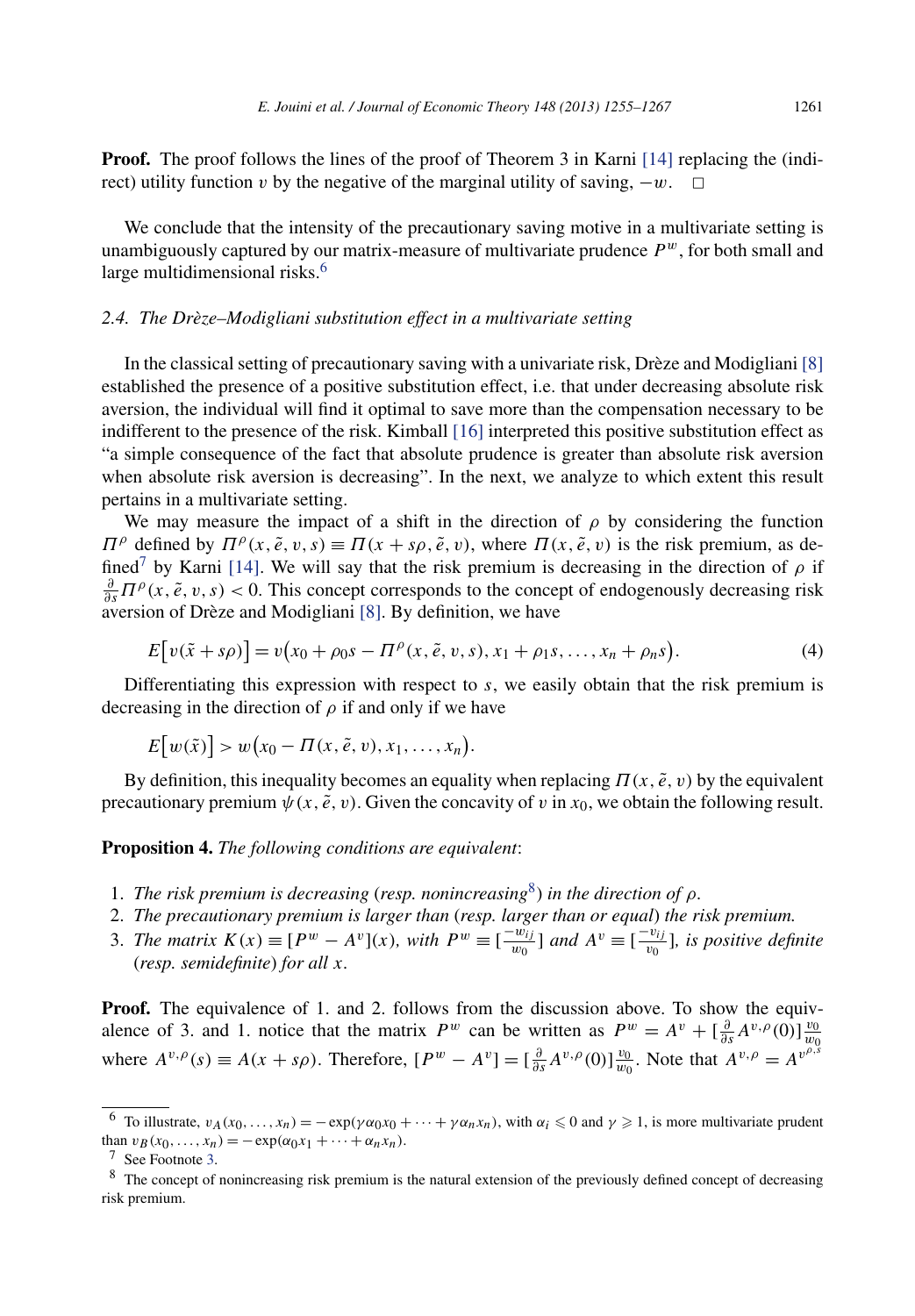where  $v^{\rho,s}(x) \equiv v(x + s\rho)$ . Given  $w_0 < 0$ ,  $[P^w - A^v]$  is positive definite if and only if  $\left[\frac{\partial}{\partial s}A^{\rho,\nu}(0)\right]$  is positive definite or equivalently if and only if  $A^{\nu^{\rho,s}} - A^{\nu}$  is negative definite for all  $s > 0$ . Following Karni [\[14\]](#page-11-0) this means that  $v^{\rho,s}$  is less risk averse than *v* or equivalently that  $\Pi(x, \tilde{e}, v^{\rho,s}) < \Pi(x, \tilde{e}, v)$ . It suffices to remark that  $\Pi(x, \tilde{e}, v^{\rho,s}) = \Pi((x + sp), \tilde{e}, v)$  to see that the condition  $\Pi(x, \tilde{e}, v^{\rho,s}) < \Pi(x, \tilde{e}, v)$  for all  $s > 0$  is equivalent to the decrease of  $\Pi(x, \tilde{e}, v)$  in the direction of  $\rho$ .  $\Box$ 

In other words, multivariate prudence is stronger than multivariate risk aversion. Of course, if the risk premium is increasing (resp. constant), then the precautionary premium is smaller than (resp. equal to) the risk premium.<sup>9</sup> This result can be seen as a natural extension to the multidimensional setting of the results of Drèze and Modigliani [\[8\]](#page-11-0) and Kimball [\[16\]](#page-11-0) on the substitution effect.

# **3. Multivariate downside risk aversion**

#### *3.1. Precautionary saving and endogenous harm disaggregation*

In the context of a single-attribute utility function, precautionary saving has been linked with a preference towards disaggregation of harms known as downside risk aversion [\[20\].](#page-12-0) Downside risk aversion is defined by Eeckhoudt and Schlesinger [\[9\]](#page-11-0) as follows: given a certain reduction in wealth  $-k$  and a mean-zero random variable  $\tilde{e}$ , an individual is downside risk averse if he prefers the lottery  $[x - k; x + \tilde{e}]$  to the lottery  $[x; x - k + \tilde{e}]$ , where the outcomes occur with equal probability. In other words, the individual perceives the harms  $\tilde{e}$  and  $-k$  as 'mutually aggravating' [\[17\].](#page-11-0) In an expected utility framework, downside risk aversion is equivalent to a positive third derivative of the utility function.

Eeckhoudt et al. [\[10\]](#page-11-0) extended these ideas to a bivariate setting by defining the concept of cross-prudence. Given two attributes, say wealth  $x_0$  and health  $x_1$ , an individual is said cross-prudent (in wealth) if he prefers the lottery  $[x_0 - k, x_1; x_0, x_1 + \tilde{e}]$  to the lottery  $[x_0, x_1; x_0 + k]$  $x_0 - k$ ,  $x_1 + \tilde{e}$ . In an expected utility framework, cross-prudence is equivalent to the marginal utility of wealth being convex in health.

To extend these ideas to a framework with general multivariate risks, and to relate them to our previously introduced notion of multivariate prudence, we propose the following definition.

**Definition 3.** An individual displays Multivariate Downside Risk Aversion (MDRA) – in the direction of  $\rho$  – if for all  $k \in \mathbb{R}^*$ , for all  $x \in \mathbb{R}^{n+1}$  and all multivariate risk  $\tilde{e}$ ,

$$
[x-k\rho; \tilde{x}] \succ [x; \tilde{x}-k\rho]
$$

where, in each lottery, the outcomes have equal probability and  $\tilde{x} \equiv x + \tilde{e}$ .

As in the univariate or bivariate settings, the intuition for this definition is that an individual prefers to locate a harm in the form of a multivariate risk to states of nature in which the value of the attributes is relatively high. When all but one of the attributes are held constant in all states of nature, our definition corresponds to the univariate concept of downside risk aversion.

<sup>&</sup>lt;sup>9</sup> For example, the exponential utility function  $v(x_0, \ldots, x_n) = -\exp(\alpha_0 x_0 + \cdots + \alpha_n x_n)$ , with  $\alpha_i \leq 0$ , exhibits a constant risk premium.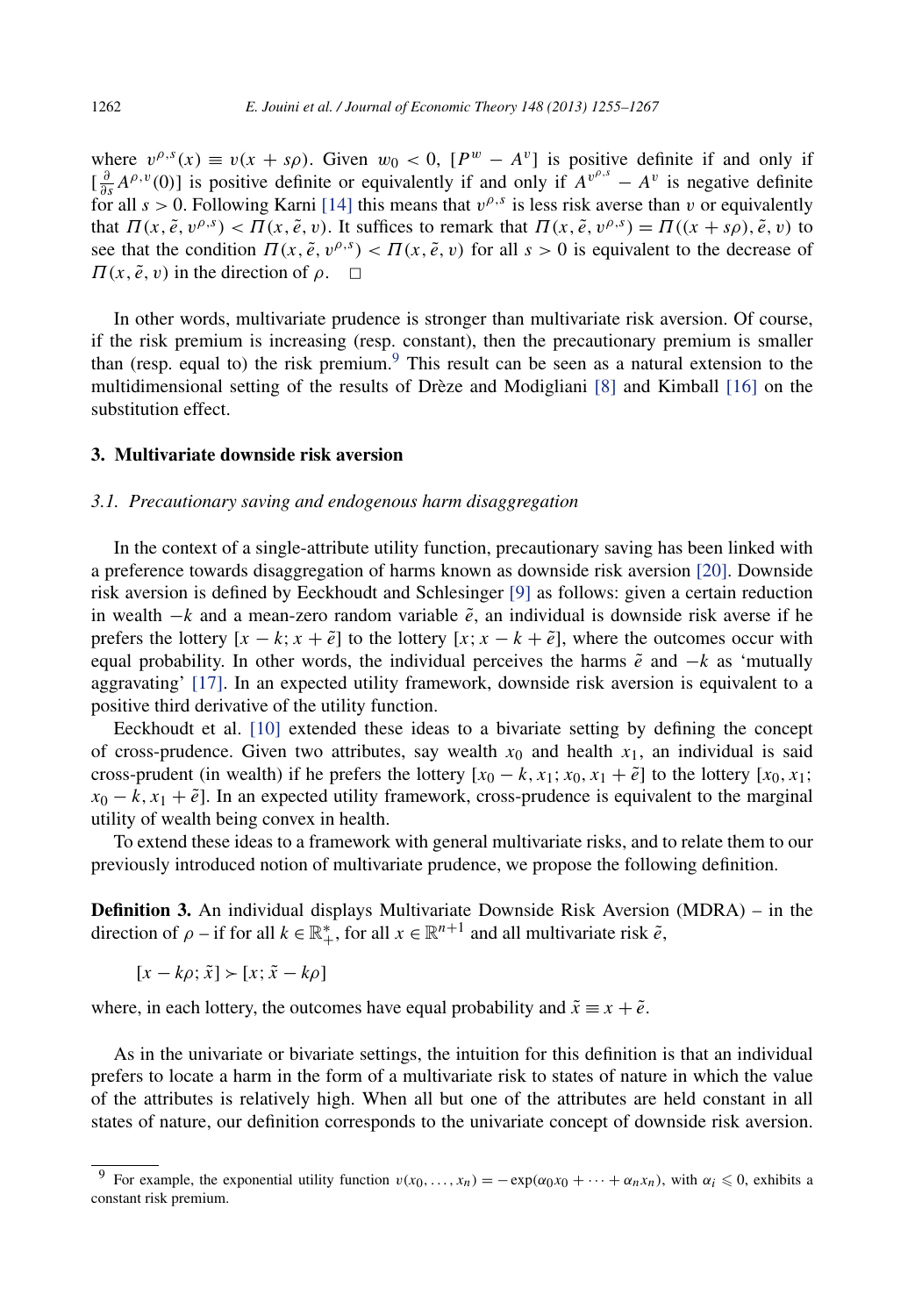<span id="page-8-0"></span>When there is a single mean-zero risk in a given attribute, a single certain reduction in a different attribute, and all other attributes are held constant, our definition corresponds to Eeckhoudt et al.'s [\[10\]](#page-11-0) concept of cross-prudence.

In the expected utility framework, an individual, endowed with a vNM utility function  $v$  of class  $C^2$  displays MDRA (in the direction of  $\rho$ ) if the following condition holds

$$
\frac{1}{2}v(x-k\rho) + \frac{1}{2}E[v(\tilde{x})] > \frac{1}{2}v(x) + \frac{1}{2}E[v(\tilde{x}-k\rho)] \text{ for all } (x,k,\tilde{e}).
$$

The following proposition establishes the condition for preferences to display MDRA.

**Proposition 5.** *In an expected utility framework, an individual, endowed with a utility function v of class*  $C^2$ , *displays MDRA* (*in the direction of*  $\rho$ ) *if and only if the function*  $w \equiv \nabla v \cdot \rho$  *is convex.*

**Proof.** For the first implication, we have  $E[v(\tilde{x})] - E[v(\tilde{x} - k\rho)] > v(x) - v(x - k\rho)$ . Since  $k \in \mathbb{R}^*$  can be made arbitrarily small, we get  $E[w(\tilde{x})] > w(x)$ . By Jensen's inequality, this implies that *w* is convex.

Let us prove the reverse implication. By Jensen's inequality, we have  $E[w(\tilde{z})] > w(z)$  for all random variable  $\tilde{z}$  such that  $E[\tilde{z}] = z$ . This implies that for all  $h > 0$ ,  $E[w(\tilde{x} - h\rho)] >$  $w(x - h\rho)$ , hence for all  $k > 0$ ,  $\int_0^k E[w(\tilde{x} - h\rho)] dh > \int_0^k w(x - h\rho) dh$ . We then get  $E[v(\tilde{x})]$  –  $E[v(\tilde{x} - k\rho)] > v(x) - v(x - k\rho)$ , which implies that the individual displays MDRA.  $\Box$ 

Now recall that convexity of the marginal utility of saving *w* in *X* is also a necessary and sufficient condition for multivariate prudence [\(Proposition 2\)](#page-5-0). Being *multivariate downside risk averse* in the direction of *ρ* is equivalent to being *multivariate prudent* in the sense of the previous section. Therefore, our definition of MDRA is equivalent to a positive precautionary savings motive.

#### *3.2. The intensity of MDRA*

Despite the equivalence between multivariate prudence and MDRA, their intensity need not be measured in the same way.<sup>10</sup> To evaluate the intensity of MDRA we consider, as Crainich and Eeckhoudt [\[4\]](#page-11-0) do in a univariate framework, the certain amount of income  $\theta(x, \tilde{e}, v, k)$  that compensates for the difference in expected utility, i.e., such that

$$
\frac{1}{2}v(x - k\rho) + \frac{1}{2}E[v(\tilde{x})] = \frac{1}{2}v(x + \theta\delta) + \frac{1}{2}E[v(\tilde{x} - k\rho)].
$$
\n(5)

A second order approximation of both sides of (5) yields

$$
v(x) + \frac{1}{2} \sum_{i=0}^{n} \sum_{j=0}^{n} v_{ij}(x) \sigma_{ij} \approx v(x + \theta \delta) + \frac{1}{2} \sum_{i=0}^{n} \sum_{j=0}^{n} v_{ij}(x - k\rho) \sigma_{ij}.
$$

Using a first order approximation for small  $k$  and small  $\theta$ , we get

<sup>&</sup>lt;sup>10</sup> This has been emphasized in the univariate framework by a number of authors [\[4,6,13,21\].](#page-11-0)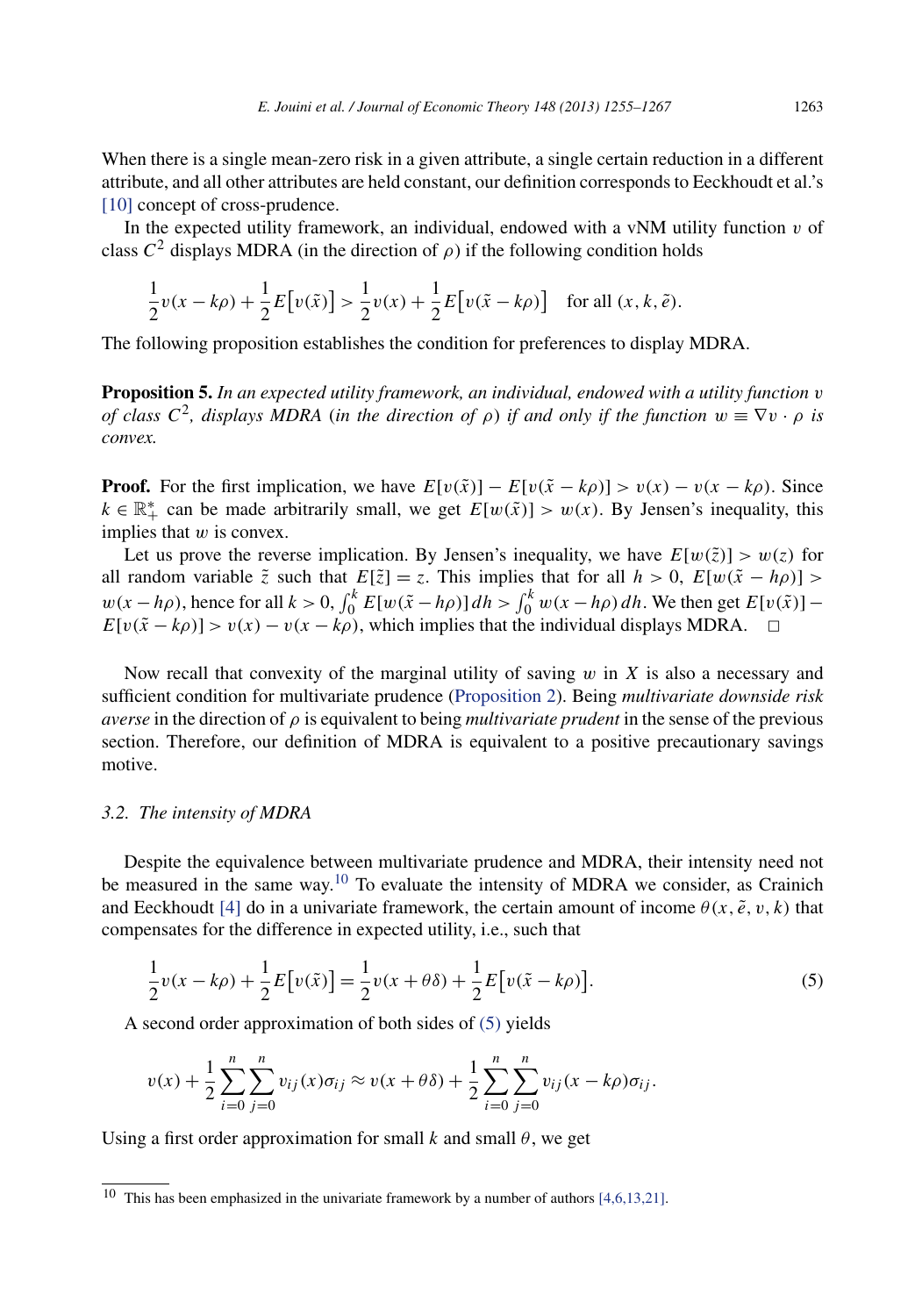$$
\theta(x, \tilde{e}, v, k) \approx \frac{k}{2} \operatorname{tr} \left[ V^e D^v(x) \right],\tag{6}
$$

where  $D^v$  denotes the matrix  $D^v \equiv \left[\frac{w_{ij}}{v_0}\right]$ .

*D*<sup>*v*</sup> is our proposed matrix-measure of local MDRA. We have  $D^v = (-\frac{w_0}{v_0})P^w$ . The following proposition establishes a global property of  $D^v$  relative to  $\theta$ .

**Proposition 6.** *The following conditions are equivalent.*

- 1. *The compensating amount is nonnegative,*  $\theta(x, \tilde{e}, v, k) \geq 0$  *for all*  $(x, \tilde{e}, k)$ *.*
- 2. *The matrix*  $D^v(x)$  *is positive semidefinite for all x.*

**Proof.** Since *v* is nondecreasing, the amount  $\theta(x, \tilde{e}, v, k)$  is nonnegative if and only if *v* displays MDRA. By [Proposition 2,](#page-5-0) we know that it is equivalent to the convexity of *w*. The function *w* is convex if and only if the matrix  $[w_{ij}]$  is positive semidefinite. Since  $v_0 > 0$ , this is equivalent to  $D^v$  positive semidefinite.

A natural question that arises then is: can we compare the MDRA attitude of two agents as we did with the measure of multivariate prudence? To answer this question we begin with the following definition.

**Definition 4.** Agent A, with utility function  $v_A$ , is said more multivariate downside risk averse than Agent B, with utility function  $v_B$ , when  $\theta(x, \tilde{e}, v_A, k) \ge \theta(x, \tilde{e}, v_B, k)$  for all  $(x, \tilde{e}, k)$ .

We obtain the following local result,  $11$ 

**Proposition 7.** In the case of small risks,  $\theta(x, \tilde{e}, v_A, k) \geq \theta(x, \tilde{e}, v_B, k)$  for all  $(x, \tilde{e}, k)$  if and *only if the matrix*  $[D^{v_A} - D^{v_B}](x)$  *is positive semidefinite for all x.* 

**Proof.** Suppose first that the matrix  $[D^{v_A} - D^{v_B}](x)$  is positive semidefinite. In the case of small risks, we have  $\theta(x, \tilde{e}, v_A, k) - \theta(x, \tilde{e}, v_B, k) \approx \frac{k}{2} tr[V^e(D^{v_A} - D^{v_B})(x)]$ . Suppose now that  $\theta(x, \tilde{e}, v_A, k) \geq \theta(x, \tilde{e}, v_B, k)$ . We then have

$$
\frac{k}{2}tr[V(D^{v_A}-D^{v_B})(x)] \geq 0
$$

for all positive semidefinite symmetric matrix  $V$ . Consider for a given vector  $U$ , the matrix  $V = U U^t$ , then  $U^t (D^{v_A} - D^{v_B}) U = tr[U^t (D^{v_A} - D^{v_B}) U] = tr[V(D^{v_A} - D^{v_B})] \ge 0$ , hence  $[D^{v_A} - D^{v_B}](x)$  is positive semidefinite.  $\Box$ 

#### **4. An application**

We conclude our analysis with a simple model of social discounting which permits to establish a closer connection between the proposed measures of MDRA and of multivariate prudence.<sup>12</sup>

<sup>&</sup>lt;sup>11</sup> Unfortunately, we have not been able to establish a global condition linking  $\theta(x, \tilde{e}, v_A, k)$  and  $\theta(x, \tilde{e}, v_B, k)$  with the matrix  $[D^{v_A} - D^{v_B}](x)$  for all risks. This, however, is not very surprising given the difficulty in finding global conditions in the univariate case (e.g. [\[15\]\)](#page-11-0).

<sup>&</sup>lt;sup>12</sup> Crainich and Eeckhoudt [\[4\]](#page-11-0) perform a similar analysis in the context of the classical problem of social discounting with a single variable.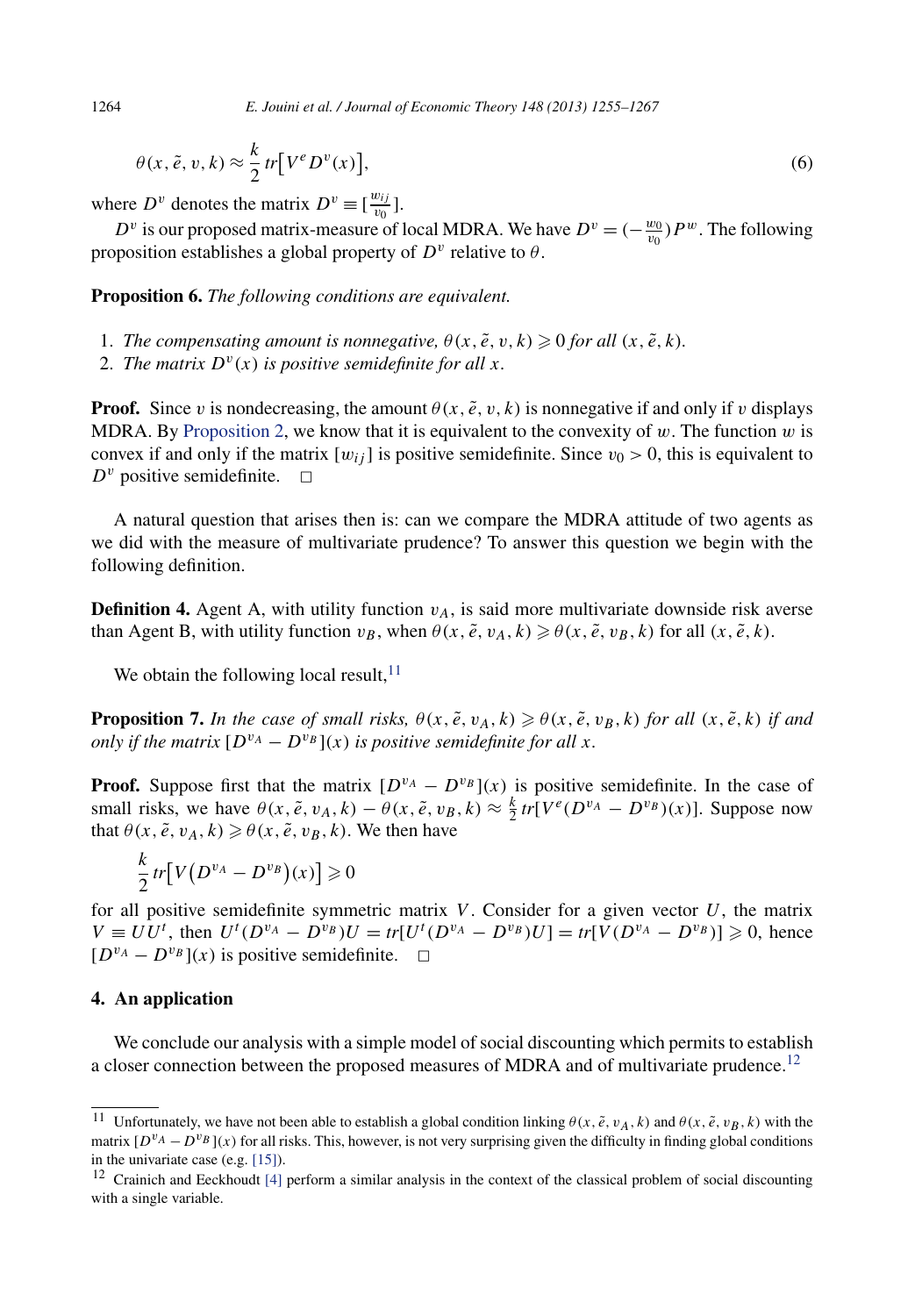Suppose that there are two dates and that the welfare of the representative consumer is characterized by a discounted intertemporal expected utility function  $H(x_0, \tilde{x}_1) = u(x_0) +$ *E*[ $e^{-\lambda}v(\tilde{x}_1)$ ], where  $\lambda$  captures the pure rate of time preference.<sup>13</sup> Following Gollier [\[11\],](#page-11-0) one can define *n* social discount rates, one for each good. We will focus on good 0, which, as before, represents the income. To define the social discount rate imagine a marginal project that decreases current income by a sure (small) amount *ε* and increases income at date 1 by *εer*. Implementing this project is socially efficient if the net trade-off is positive. This rule can be written as  $r \ge \hat{r} \equiv \lambda - \ln E[v_0(\tilde{x}_1)/u_0(x_0)]$ . This threshold  $\hat{r}$  is called social discount rate (for good 0). For expositional clarity we will focus on the case  $v = u$  and  $x_1 = x_0 = x$ .

Clearly, the introduction of a multidimensional risk makes the social discount rate lower if social preferences display multivariate prudence or, equivalently, MDRA. To have a sense of the intensity of these attitudes, we can ask two related questions. First, what is the certain reduction in second period income that has the same impact on the social discount rate as the introduction of the multidimensional risk, that is, what is the amount *κ* such that  $E[v_0(\tilde{x})] = v_0(x - \kappa \delta)$ ? Clearly, such amount equals the equivalent precautionary premium, i.e.  $\kappa = \Psi(x, \tilde{e}, v_0)$ . As we have seen in Section [2,](#page-2-0) for small risks we have  $\Psi(x, \tilde{e}, v_0) \approx \frac{1}{2} tr[V^e P^{v_0}(x)]$ . Alternatively, we can ask: what is the reduction in the rate of time preference, say  $\Delta\lambda$ , that has the same impact on the social discount rate as the introduction of the multidimensional risk (i.e. such that  $\hat{r} =$  $\lambda - \Delta\lambda + \ln[v_0(x_1)/v_0(x_0)]$ ? For small risks the answer is  $\Delta\lambda \approx \frac{1}{2} tr[V^e D^v(x)] = \theta(x, \tilde{e}, v)$ .

In other words, the social discount rate in an economy with uncertain endowments  $\tilde{x}_1$  and a rate of time preference  $\lambda$  is the same as the discount rate in an economy with certain endowments  $x - \Psi(x, \tilde{e}, v_0)$ δ and a rate of time preference  $\lambda$ , and it is also the same as the discount rate in an economy with certain endowments *x* and a rate of time preference  $\lambda - \theta(x, \tilde{e}, v)$ . The matrixmeasures  $P^{v_0}$  and  $D^v$  capture, respectively, the magnitude of the equivalent compensations.

More generally, let us now consider a marginal project that decreases current income by a sure small amount  $\varepsilon$  and increases future consumption by  $\varepsilon e^r \rho$  (e.g. an investment in a clean technology which potentially increases future income, environmental quality, and health). The minimum threshold that the rate of return *r* must exceed for the project to be socially efficient is then given by  $\hat{r} = \lambda - \ln(E[w(\tilde{x})]/v_0(x))$ . The certain reduction in date 1 income  $\kappa$  that has the same impact on the interest rate as the introduction of the multidimensional risk is then such that  $E[w(\tilde{x})] = w(x - \kappa \delta)$  and  $\kappa$  again corresponds to the equivalent precautionary income premium, i.e.  $\kappa = \Psi(x, \tilde{e}, w)$ . On the other hand, the reduction in the rate of time preference that has the same impact on the social discount rate as the introduction of the multidimensional risk is given by  $\Delta\lambda = \theta(x, \tilde{e}, v) \left[\frac{w(x)}{v_0(x)}\right]^{-1}$ . Note that  $\frac{w(x)}{v_0(x)}$  measures the marginal impact of  $\rho$  in monetary units.<sup>14</sup> Therefore, if we normalize this impact to equal one unit of income, as is commonly done in cost-benefit analyses, we have that  $\frac{w(x)}{v_0(x)} = 1$  and  $\Delta \lambda = \theta(x, \tilde{e}, v)$ .

# **5. Conclusion**

The theory of precautionary saving and the measurement of the strength of the precautionary saving motive have been topics of extensive research. In a review of the literature Carroll

<sup>14</sup> That is,  $\frac{w(x)}{v_0(x)} = \sum_{i=0}^n \rho_i \frac{v_i(x)}{v_0(x)}$ , where  $\frac{v_i(x)}{v_0(x)}$  is the relative price of attribute *i*.

<sup>&</sup>lt;sup>13</sup> Our analysis is closely related to that of Gollier [\[11\],](#page-11-0) who evaluated the problem of social discounting in a framework where the representative consumer has a utility function defined over two attributes, income/consumption and environmental quality, which evolve stochastically over time.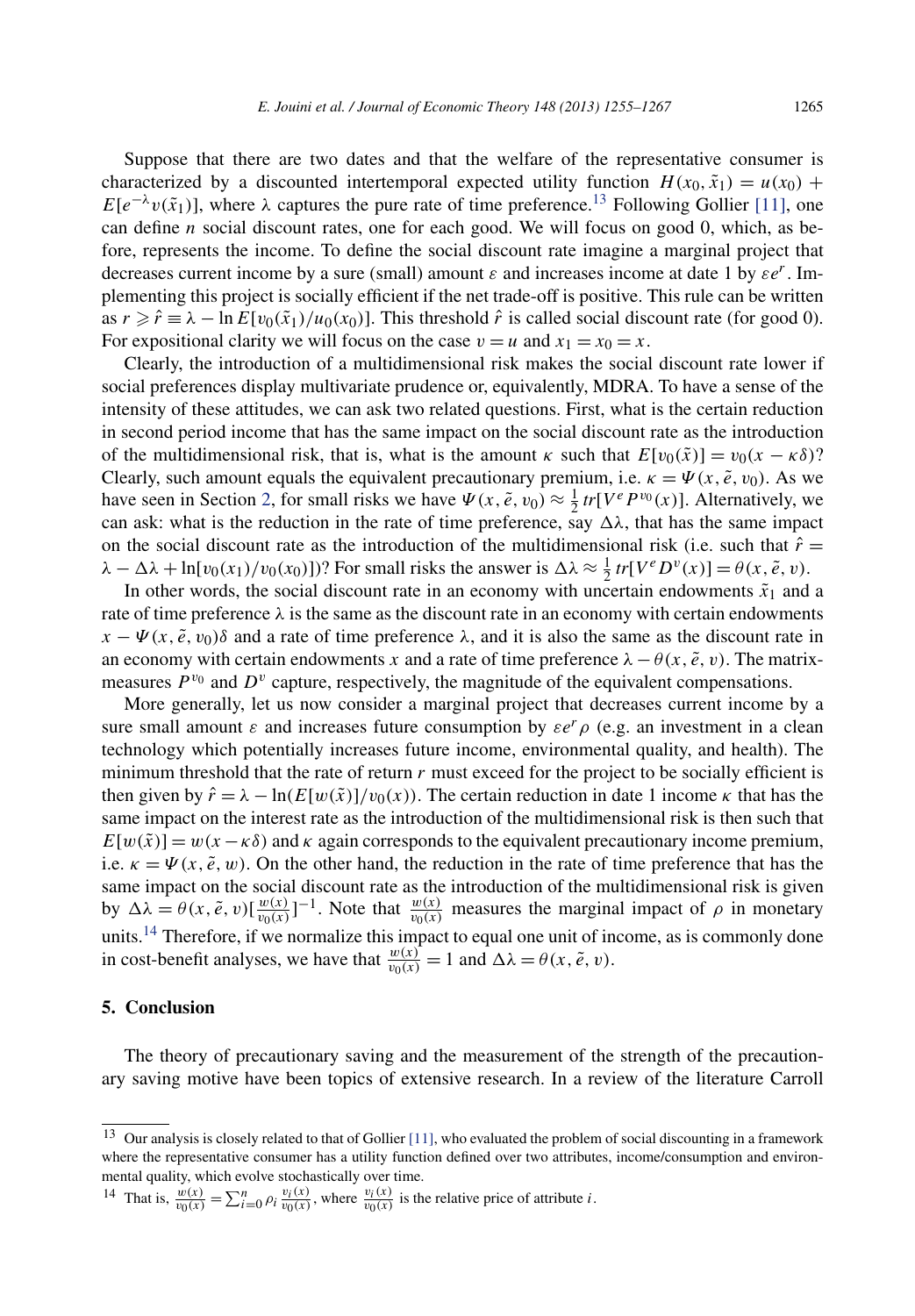<span id="page-11-0"></span>and Kimball [2] conclude that "The qualitative and quantitative aspects of the theory of precautionary behavior are now well established". Although this is certainly the case in the context of a single-attribute utility function and a single source of risk much less is known about precautionary behavior in the presence of a multidimensional risk. The objective of this paper has been to start filling this gap in the literature. We derived a matrix-measure of multivariate prudence and we showed that, in the presence of a multidimensional risk, this measure is useful for comparing precautionary behavior among individuals and for comparing the strength of precautionary saving relative to the strength of risk aversion (i.e. the Drèze–Modigliani substitution effect).

Extending the work of Eeckhoudt and Schlesinger [9] and Eeckhoudt et al. [10], we also showed that precautionary saving behavior in the presence of a multidimensional risk is closely related with a preference towards lotteries in which a multidimensional risk is present when the level of the attributes is low rather than when the level of the attributes is high. We proposed an alternative measure that captures the strength of such a preference and we presented an application showing that both of our measures may be useful for evaluating different aspects of economic phenomena.

Our results open the way for empirical tests of multivariate attitudes towards risk. The precautionary premium can be measured by comparing optimal saving levels with and without noise. Once the precautionary premium is observed for different structures of noise, the prudence matrix can be determined through [Proposition 1.](#page-4-0) Finally, bootstrap methods can be used to determine if the prudence matrix is positive semidefinite (e.g. [12]) in order to determine which categories of agents exhibit prudence [\(Proposition 2\)](#page-5-0). An experimental setting along the lines of Deck and Shlesinger [5] would provide a complementary approach to test for the presence of MDRA or equivalently multivariate prudence [\(Proposition 5\)](#page-8-0).

# **References**

- [1] K.J. Arrow, Essays in the Theory of Risk Bearing, Markham, Chicago, 1971.
- [2] C. Carroll, M. Kimball, Precautionary saving and precautionary wealth, in: S.N. Durlauf, L.E. Blume (Eds.), The New Palgrave Dictionary of Economics, second ed., Palgrave Macmillan, 2008.
- [3] C. Courbage, B. Rey, Precautionary saving in the presence of other risks, Econ. Theory 32 (2007) 417–424.
- [4] D. Crainich, L. Eeckhoudt, On the intensity of downside risk aversion, J. Risk Uncertainty 36 (2008) 267–276.
- [5] C. Deck, H. Schlesinger, Exploring higher-order risk preferences, Rev. Econ. Stud. 77 (2010) 1403–1420.
- [6] M. Denuit, L. Eeckhoudt, Stronger measures of higher-order risk attitudes, J. Econ. Theory 145 (2010) 2027–2036.
- [7] M. Denuit, L. Eeckhoudt, M. Menegatti, Correlated risks, bivariate utility and optimal choices, Econ. Theory 46 (2011) 39–54.
- [8] J. Drèze, F. Modigliani, Consumption decisions under uncertainty, J. Econ. Theory 5 (1972) 308–335.
- [9] L. Eeckhoudt, H. Schlesinger, Putting risk in its proper place, Amer. Econ. Rev. 96 (2006) 280–289.
- [10] L. Eeckhoudt, B. Rey, H. Schlesinger, A good sign for multivariate risk taking, Manage. Sci. 53 (2007) 117– 124.
- [11] C. Gollier, Ecological discounting, J. Econ. Theory 145 (2010) 812–829.
- [12] W. Härdle, W. Hildenbrand, M. Jerison, Empirical evidence on the law of demand, Econometrica 59 (1991) 1525– 1549.
- [13] P. Jindapon, W.S. Neilson, Higher-order generalizations of Arrow–Pratt and Ross risk aversion: A comparative statics approach, J. Econ. Theory 136 (2007) 719–728.
- [14] E. Karni, On multivariate risk aversion, Econometrica 47 (1979) 1391–1401.
- [15] D. Keenan, A. Snow, Greater downside risk aversion in the large, J. Econ. Theory 144 (2009) 1092–1101.
- [16] M. Kimball, Precautionary saving in the small and in the large, Econometrica 58 (1990) 58–73.
- [17] M. Kimball, Standard risk aversion, Econometrica 61 (1993) 589–611.
- [18] H.E. Leland, Saving and uncertainty: The precautionary demand for saving, Quart. J. Econ. 82 (1968) 465– 473.